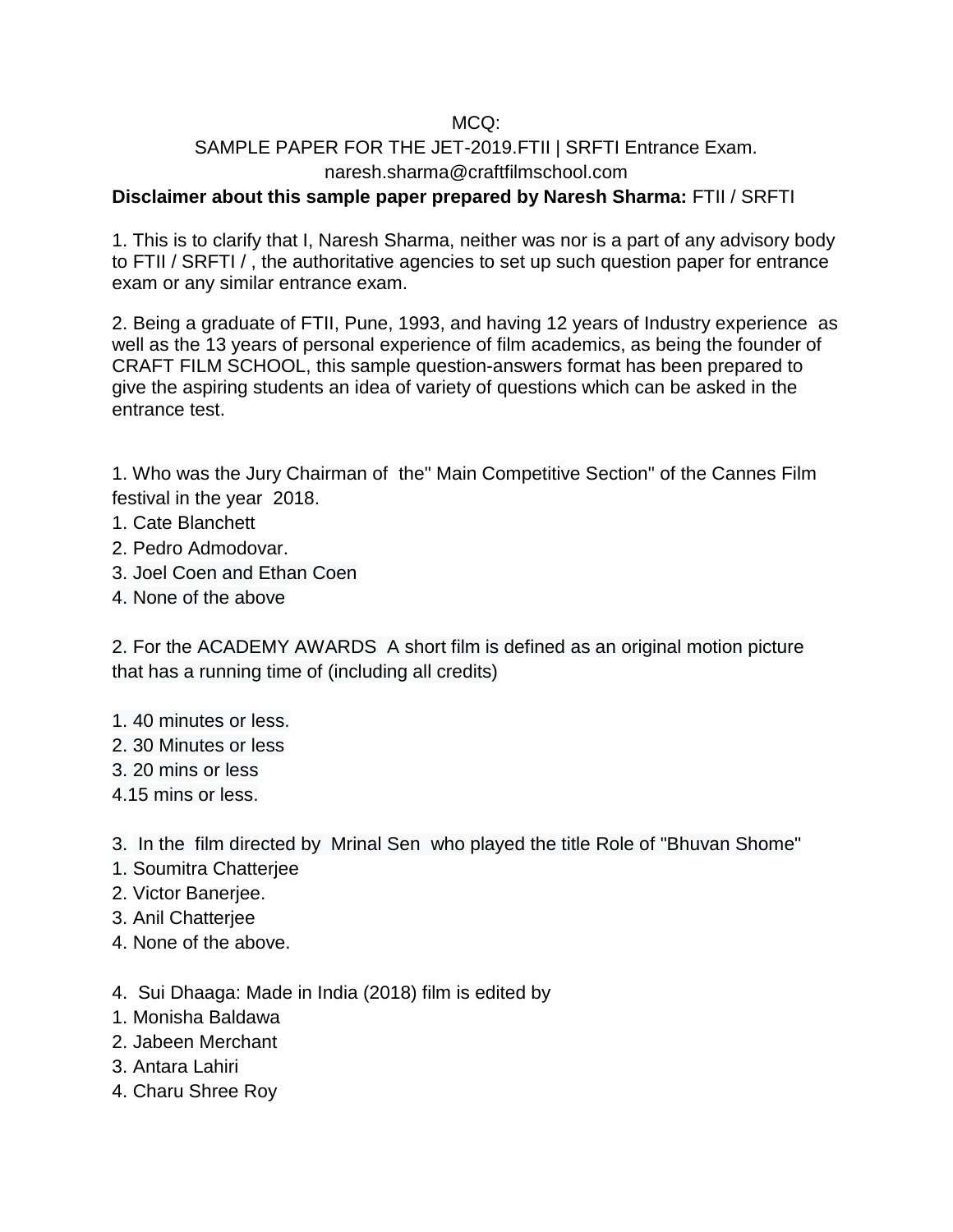- 5. Shanti Swaroop Bhatnagar, was a famous
- 1. Biologist
- 2. Physicist
- 3. Chemist
- 4. Mathematician.
- 6. IGNCA ( Indira Gandhi national center for Arts and Culture ) was founded b[y](https://en.wikipedia.org/wiki/Pupul_Jayakar)
- [1. Dr. Pupul Jayakar](https://en.wikipedia.org/wiki/Pupul_Jayakar)
- 2. Dr. Kiran Seth.
- 3. Dr kapila vatyasan
- 4. Dr. Sitakant Mahapatra
- 7. Famous Documentary film ZOO is directed by
- 1. Bert hanstra
- 2. Joris Ivan
- 3. Michael Moore.
- 4. None of the above.
- 8. Which film of Mani Kaul was selected in the Cannes film festival .
- 1) Satah Se Uthata Aadmi
- 2) Duvidha
- 3) Ashad Ka Ek Din
- 4) None of the above

9. SNA award for the DANCE , MUSIC, THEATRE "for the year 2017, announced in 2018,was given by the president in recently held ceremony . Who received the "Best Director " award for Theatre.

- 1. Avtar Sahni
- 2. M K Raina.
- 3. Hema Sahai.
- 4. Sunil Shanbag & Bapi Bose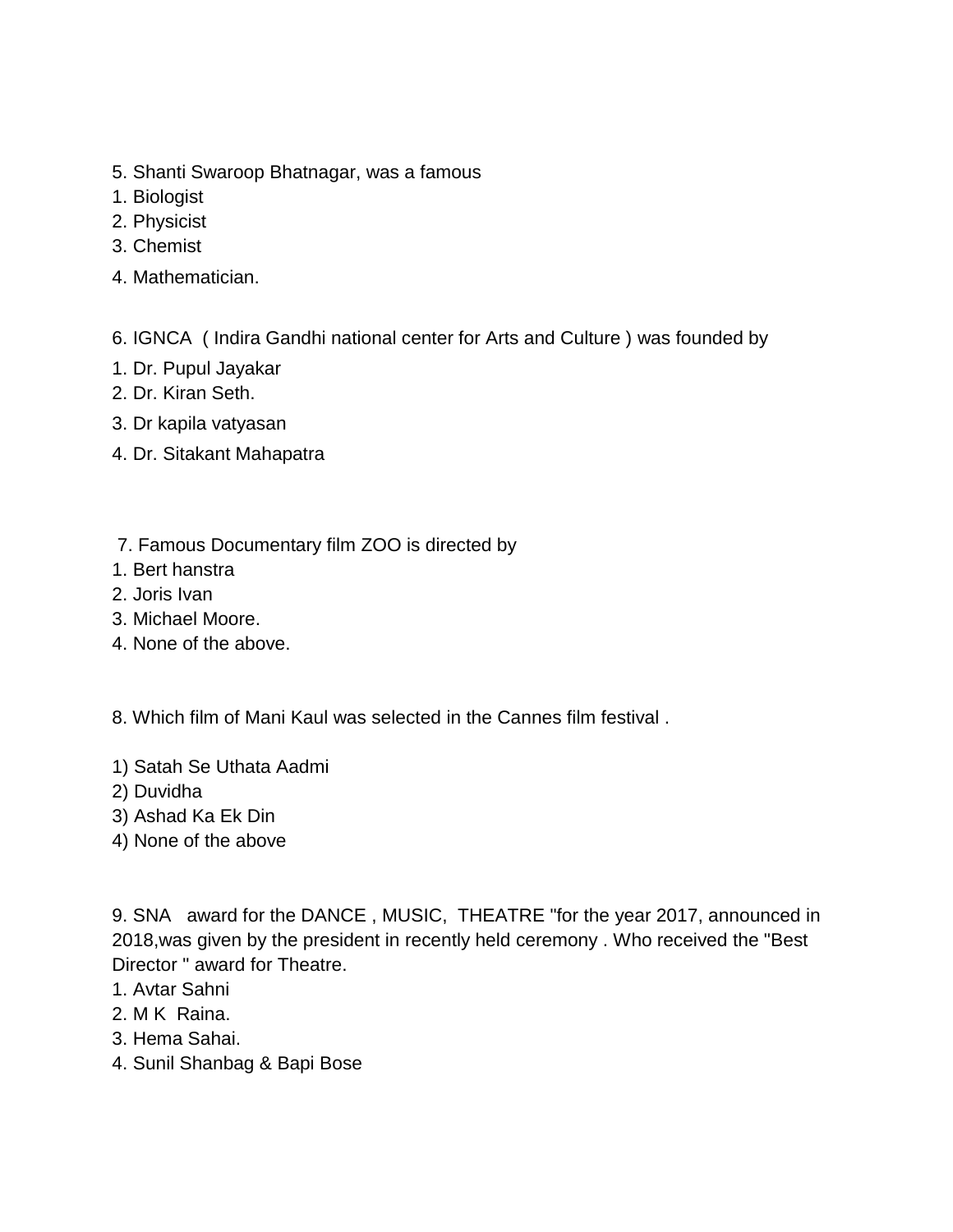- 10. In the year , 2018, film which won Palme d'Or for the best Film is
- 1. Shoplifters
- 2. The Square
- 3. Cold War
- 4. None of the above
- 11. ANSEL ADAMS, is associated with
- A. Photography
- B. Painting
- 3. Pop Art
- 4. Sculpture.
- 12. Hubert Bals Fund | is connected with
- 1. IFFR
- 2. Cannes Film festival
- 3. Berlin Film Festival
- 5. Venice film festival
- 13. SAEED MIRZA The Leftist Sufi, is a documentary film directed by
- 1. Anand patwardhadhan
- 2. Manjira Datta
- 2. Shohini Ghosh
- 4. Kireet Khurana

14. Urdu novel "Umrao Jaan Ada" is written by

- 1.Mirza Hadi Ruswa
- 2.Ali Sardar Jafri
- 3. Shahryar
- 4.Kaifi Azmi
- 15.Ketan Mehta's film : Mirch Masla" is based on the story of
- 1.Chunilal Madia
- 2.Nirmal Verma
- 3. Mahesh Elkunchwar
- 4. Habib Tanvir.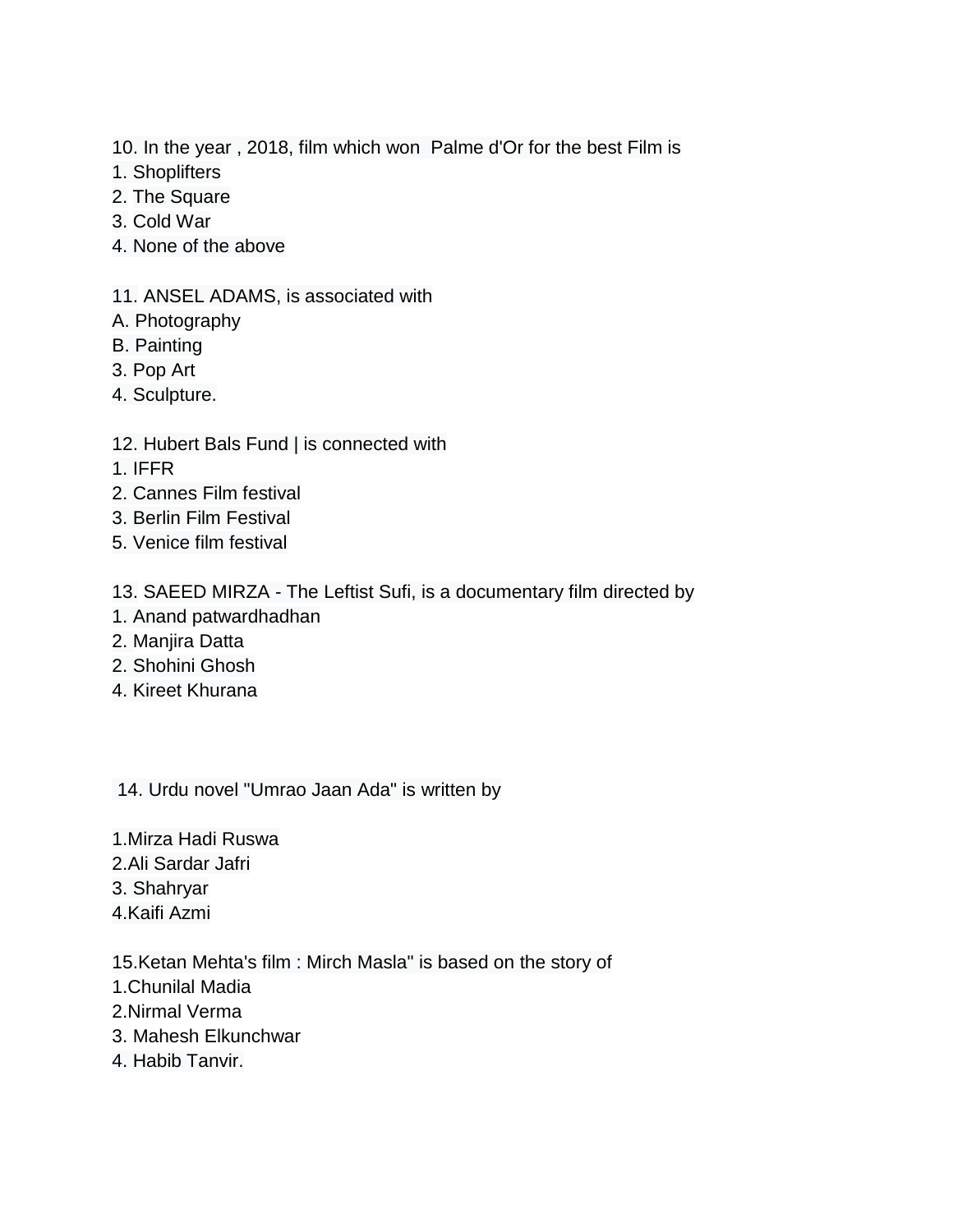16. Who among the following is not connected with Punjabi Theatre.

- 1. Balwant Gargi
- 2. Surjit Singh Sethi.
- 3. Neelam Mansingh Chowdhry
- 4. Balwant Thakur
- 17. META awards is connected with
- 1. Theatre
- 2. Folk Music
- 3. Folk Dance
- 4. Puppetry.
	- 18. Meher Rustom Contractor-is connected with
	- 1. Puppetry.
	- 2. Photography.
	- 3. Architecture.
	- 4. Choreography.
	- 19. Raj Rewal-is a connected with
	- 1. Puppetry .
	- 2. Photography.
	- 3. Architecture.
	- 4. Choreography.
- 20. Classic "Mughal-e-Azam " is shot by cinematographer
- 1. R D Mathur
- 2. V k murthy
- 3. Subrata Mitra
- 4. Dwarka Divecha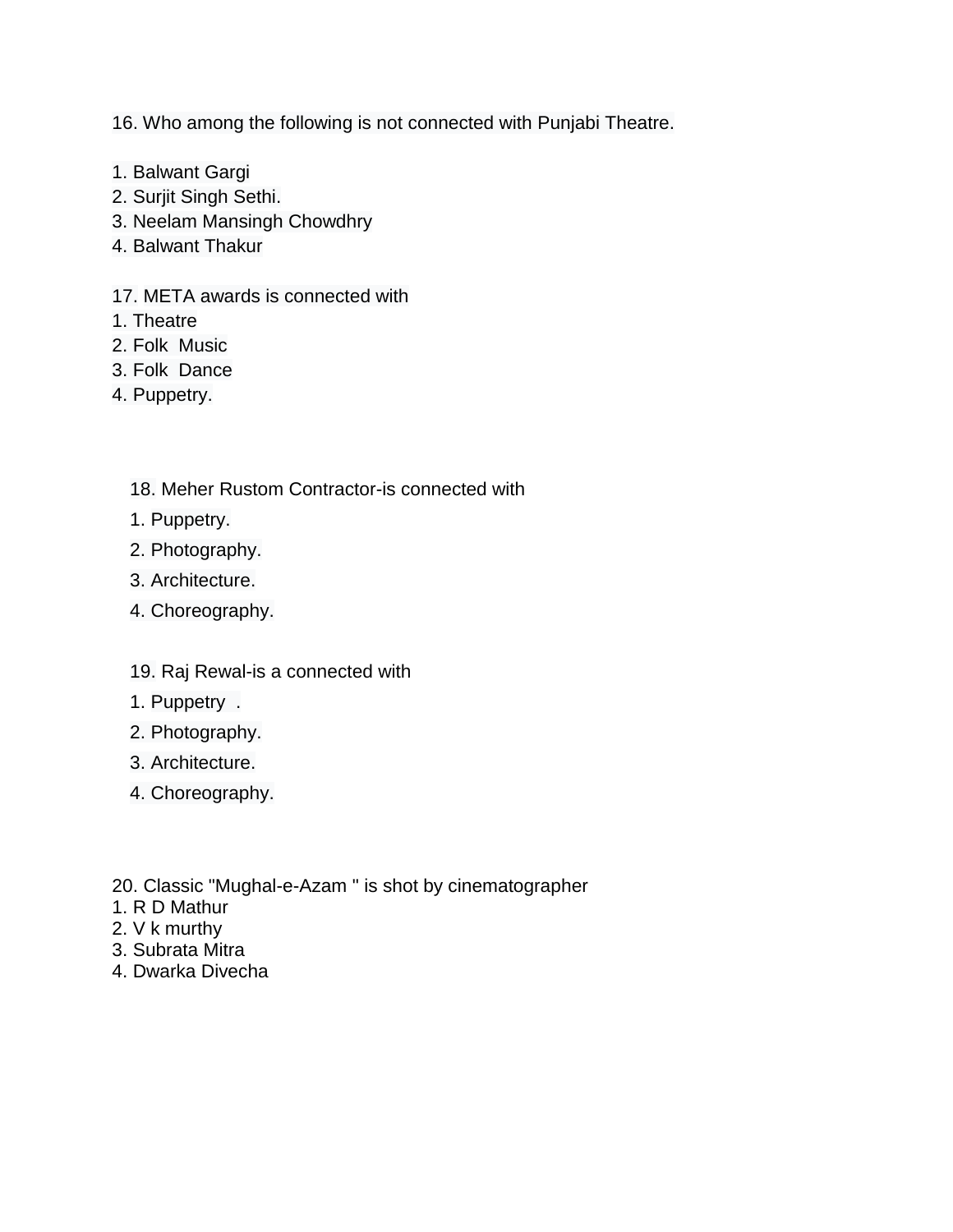21. Cinematographer Subrata Mitra, recived the national award as Best Cinematographer for the film .

- 1. Sonar Kella
- 2.Ghare-Baire
- 3.Charulata
- 4.None Of The Above

22. Which among the followings Novel is not Written by V. S. Naipaul.

- 1. Magic Seeds
- 2. Miguel Street
- 3. The Suffrage of Elvira
- 4. The Enigma of Departure.

24. The book "The Theatre of Kanhailal Pebet & Memoirs of Africa" is written by

- 1. Rustom Bharucha.
- 2. Dr. Anuradha Kapur.
- 3. Prof. Mohan Maharishi.
- 4. None of the above.

25. In 1974 [Sahitya Akademi Award](https://en.wikipedia.org/wiki/Sahitya_Akademi_Award) in Marathi was given for the " *Natsamrat" who wrote this play*

- 1.Vishnu Vāman Shirwādkar
- 2. Satish Alekar.
- 3. P L Deshpande.
- 4. Vijay Tendulkar.
- 26 . "Encyclopedia of Indian cinema" is written by
- 1. Paul Willemen & Ashish Rajadhyaksha.
- 2. Paul Willemen & Ashish Nandi.
- 3. Ashish Nandi & Paul Willemen.
- 4. Paul Willemen alone.

27.The Sound Man- Mangesh Desai ,is a 2 hr long griping documentary film is directed by

- 1. Subash Sahoo.
- 2. Nakul Kamte.
- 3. Biswadeep Chatterjee.
- 4. Aseem Sinha.